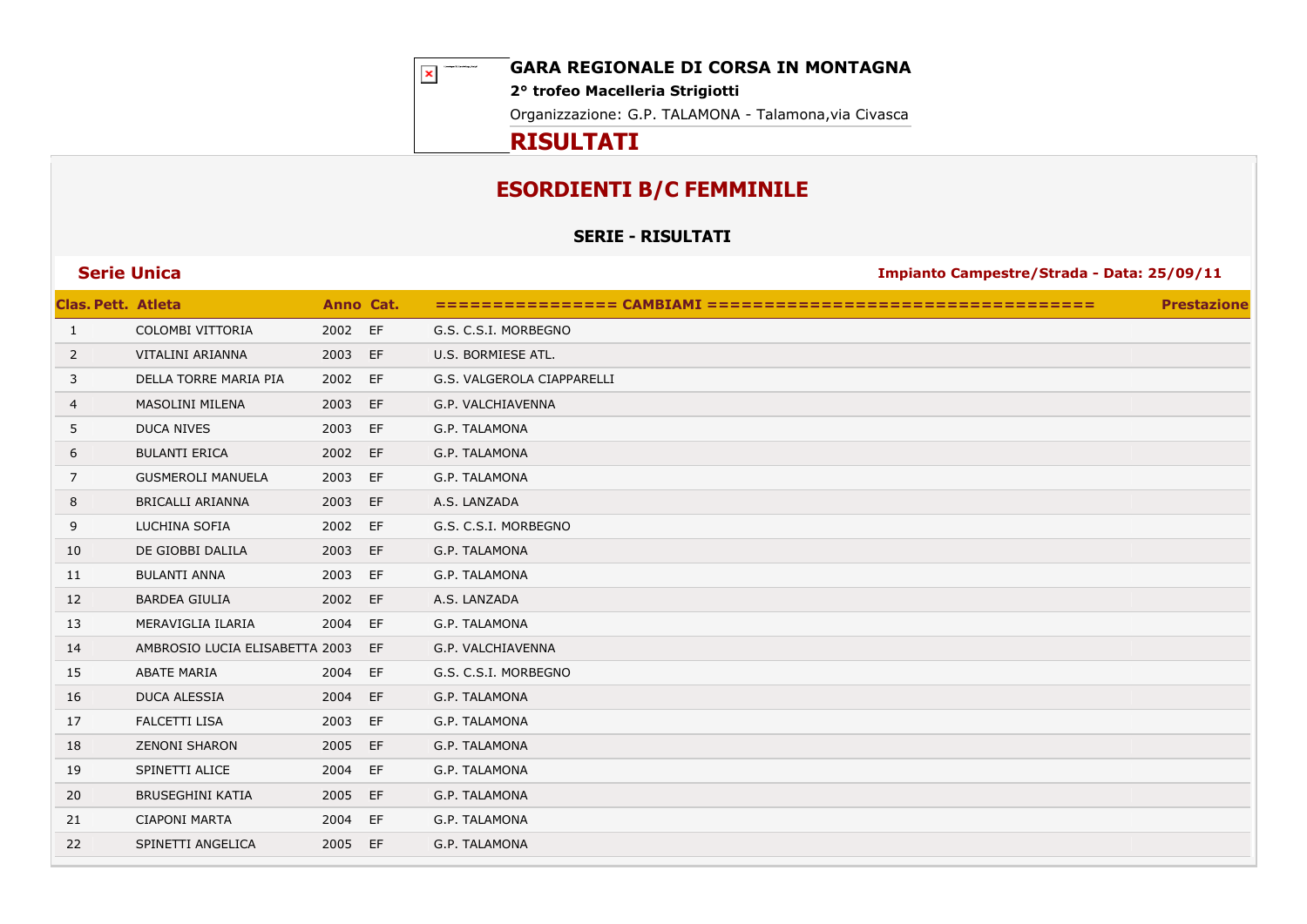# **ESORDIENTI B/C**

### **SERIE - RISULTATI**

| <b>Clas. Pett. Atleta</b> |                        |         | Anno Cat. |                            | <b>Prestazione</b> |
|---------------------------|------------------------|---------|-----------|----------------------------|--------------------|
| $\mathbf{1}$              | <b>TACCHINI MATTIA</b> | 2003    | EM        | G.P. TALAMONA              |                    |
| $\overline{2}$            | AGOSTINALI DAVIDE      | 2002    | EM        | POL. ALBOSAGGIA            |                    |
| 3                         | <b>FUMAGALLI NCOLA</b> | 2002    | EM        | G.P. VALCHIAVENNA          |                    |
| 4                         | SPEZIALE FRANCESCO     | 2002    | EM        | G.S. C.S.I. MORBEGNO       |                    |
| 5                         | <b>BARDEA MATTEO</b>   | 2003    | EM        | A.S. LANZADA               |                    |
| 6                         | DEL FANTE MATTEO       | 2004    | EM        | MERA ATHLETIC CLUB         |                    |
| 7                         | DEL BARBA DAVIDE       | 2003    | EM        | G.S. C.S.I. MORBEGNO       |                    |
| 8                         | TRIULZI MATTEO         | 2002    | EM        | G.P. VALCHIAVENNA          |                    |
| 9                         | ALOISIO GABRIELE       | 2004    | EM        | G.P. VALCHIAVENNA          |                    |
| 10                        | MURADA SIMONE          | 2002 EM |           | POL. ALBOSAGGIA            |                    |
| 11                        | SCIUCHETTI STEFANO     | 2002 EM |           | G.P. VALCHIAVENNA          |                    |
| 12                        | LIETTI ANDREA          | 2002 EM |           | G.S. VALGEROLA CIAPPARELLI |                    |
| 13                        | DEI CAS MATTEO         | 2004    | EM        | G.S. VALGEROLA CIAPPARELLI |                    |
| 14                        | FEROLA GIOVANNI        | 2002 EM |           | G.S. C.S.I. MORBEGNO       |                    |
| 15                        | SPINI ANDREA           | 2004    | EM        | G.S. VALGEROLA CIAPPARELLI |                    |
| 16                        | <b>BULANTI FABIO</b>   | 2004    | EM        | G.P. TALAMONA              |                    |
| 17                        | MAFFEZZINI MOSE'       | 2005    | EM        | G.P. TALAMONA              |                    |
| 18                        | DE MEO GABRIELE        | 2002    | EM        | ARDENNO SPORTIVA           |                    |
| 19                        | CALIGARI SAMUELE       | 2005    | EM        | G.P. TALAMONA              |                    |
| 20                        | <b>LUZZI SIMONE</b>    | 2003    | EM        | G.P. TALAMONA              |                    |
| 21                        | FEROLA FILIPPO         | 2002    | EM        | G.S. C.S.I. MORBEGNO       |                    |
| 22                        | <b>BOTTA' SAMUELE</b>  | 2002    | EM        | G.S. C.S.I. MORBEGNO       |                    |
| 23                        | COMPAGNONI DAVIDE      | 2004    | EM        | U.S. BORMIESE ATL.         |                    |
| 24                        | DONA' NICOLO'          | 2004 EM |           | G.P. VALCHIAVENNA          |                    |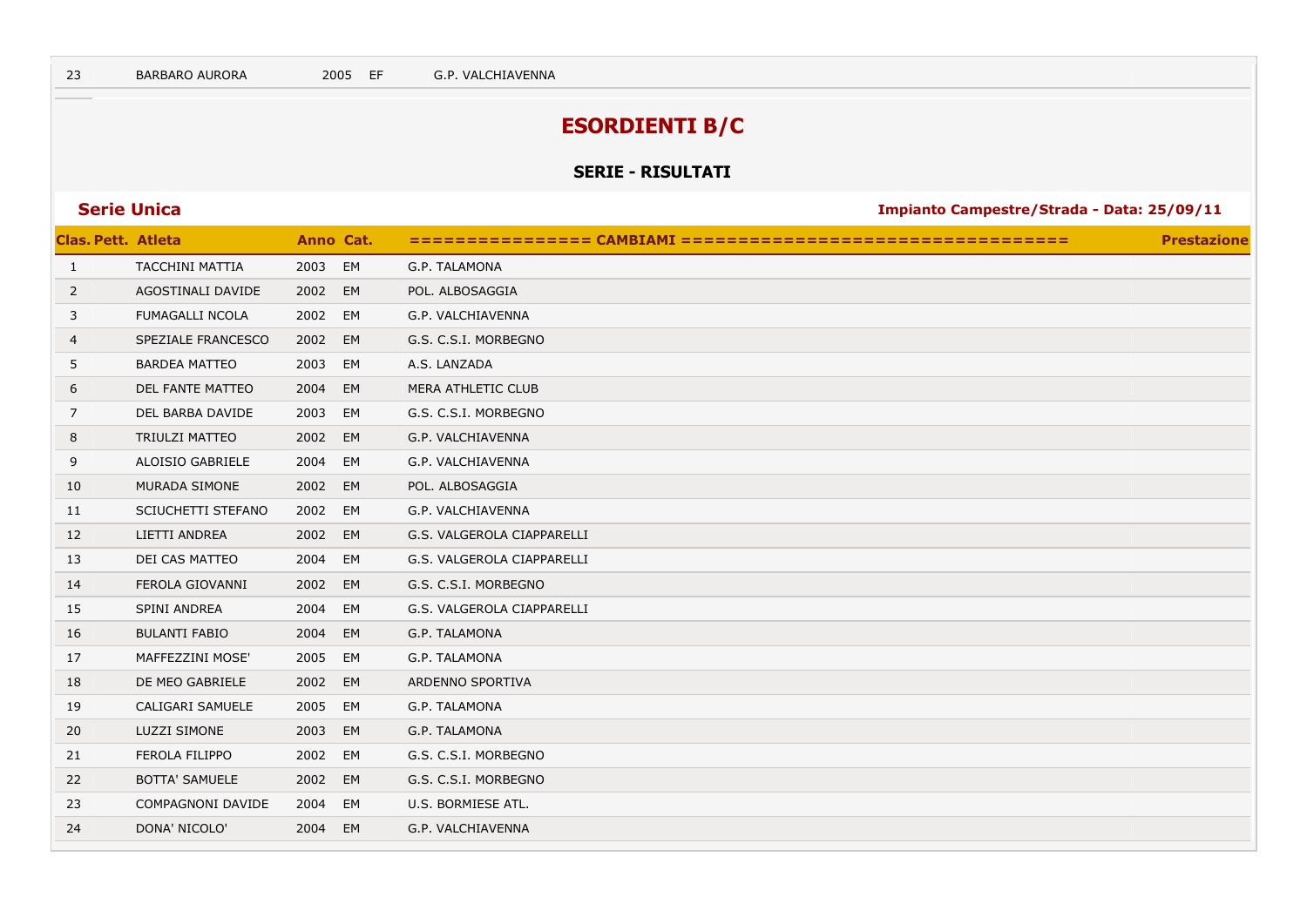| 25                        | BERTOLINI ALESSANDRO        | 2004      | EM | G.P. TALAMONA                                           |                                            |  |  |  |
|---------------------------|-----------------------------|-----------|----|---------------------------------------------------------|--------------------------------------------|--|--|--|
| 26                        | <b>BERNO GIACOMO</b>        | 2004      | EM | G.P. SANTI NUOVA OLONIO                                 |                                            |  |  |  |
| 27                        | <b>AGLIO SIMONE</b>         | 2002      | EM | G.S. VALGEROLA CIAPPARELLI                              |                                            |  |  |  |
| 28                        | PITTARELLO NOE'             | 2003      | EM | G.P. VALCHIAVENNA                                       |                                            |  |  |  |
| 29                        | ROCCHI GIOELE               | 2005      | EM | G.P. TALAMONA                                           |                                            |  |  |  |
| 30                        | SPEZIALE GIOVANNI           | 2004      | EM | G.S. C.S.I. MORBEGNO                                    |                                            |  |  |  |
| 31                        | <b>SCIARETTA LUCA</b>       | 2002      | EM | G.S. VALGEROLA CIAPPARELLI                              |                                            |  |  |  |
| 32                        | PASSERINI MARCO             | 2002      | EM | G.S. VALGEROLA CIAPPARELLI                              |                                            |  |  |  |
| 33                        | RUFFONI FABIO               | 2002      | EM | G.S. C.S.I. MORBEGNO                                    |                                            |  |  |  |
| 34                        | <b>BERTOLINI ERMANNO</b>    | 2002      | EM | G.P. TALAMONA                                           |                                            |  |  |  |
| 35                        | <b>DELLA MINA NICOLAS</b>   | 2005      | EM | G.P. TALAMONA                                           |                                            |  |  |  |
| 36                        | PRESSIANI MARCO             | 2005      | EM | G.P. TALAMONA                                           |                                            |  |  |  |
| 37                        | <b>VALENTI MARCO</b>        | 2003      | EM | G.P. TALAMONA                                           |                                            |  |  |  |
| 38                        | TONDINI CARLO               | 2004      | EM | G.S. C.S.I. MORBEGNO                                    |                                            |  |  |  |
| 39                        | <b>BOTTA' MATTIA</b>        | 2004      | EM | G.S. C.S.I. MORBEGNO                                    |                                            |  |  |  |
| 40                        | CIAPONI GIACOMO             | 2005      | EM | G.P. TALAMONA                                           |                                            |  |  |  |
| 41                        | SCIARETTA ALESSANDRO 2002   |           | EM | G.S. VALGEROLA CIAPPARELLI                              |                                            |  |  |  |
| 42                        | PASSERINI MATTIA            | 2005      | EM | G.S. VALGEROLA CIAPPARELLI                              |                                            |  |  |  |
|                           |                             |           |    | <b>CORSA IN MONTAGNA AF</b><br><b>SERIE - RISULTATI</b> |                                            |  |  |  |
|                           | <b>Serie Unica</b>          |           |    |                                                         | Impianto Campestre/Strada - Data: 25/09/11 |  |  |  |
| <b>Clas. Pett. Atleta</b> |                             | Anno Cat. |    |                                                         | <b>Prestazione</b>                         |  |  |  |
| 1                         | PELAMATTI SIMONA 1995 AF    |           |    | ATL. VALLECAMONICA                                      | 19:12.1                                    |  |  |  |
| $\overline{2}$            | RUFFONI ALESSIA             | 1995 AF   |    | G.S. C.S.I. MORBEGNO                                    | 24:19.1                                    |  |  |  |
|                           |                             |           |    |                                                         |                                            |  |  |  |
|                           | <b>CORSA IN MONTAGNA AM</b> |           |    |                                                         |                                            |  |  |  |

**SERIE - RISULTATI**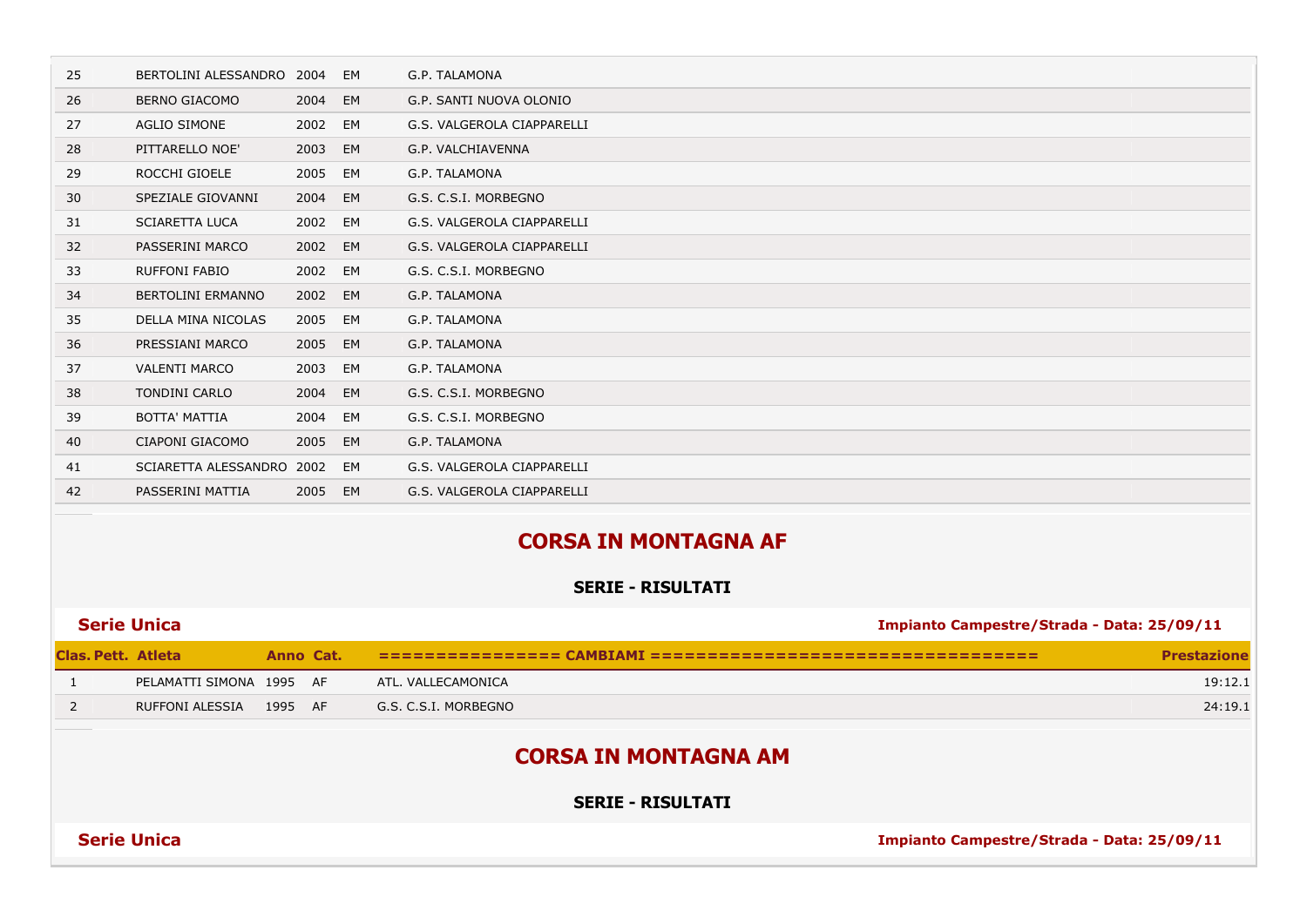| <b>Clas, Pett. Atleta</b> |                       | Anno Cat. |    |                          | <b>Prestazione</b> |
|---------------------------|-----------------------|-----------|----|--------------------------|--------------------|
|                           | <b>BULANTI FABIO</b>  | 1994      | AM | G.S. C.S.I. MORBEGNO     | 18:47.8            |
| 2                         | <b>BALESTRA ELIA</b>  | 1994      | AM | ATL. ALTA VALLE BREMBANA | 18:53.3            |
| 3                         | LEONI FRANCESCO 1995  |           | AM | POL. ALBOSAGGIA          | 19:11.7            |
| $\overline{4}$            | SILVANI RAFFAELE 1995 |           | AM | G.P. VALCHIAVENNA        | 19:24.0            |
| 5                         | SILVANI NICOLO'       | 1994      | AM | G.P. VALCHIAVENNA        | 20:35.9            |
| 6                         | <b>ABATE STEFANO</b>  | 1995      | AM | G.S. C.S.I. MORBEGNO     | 20:56.1            |
| $\overline{7}$            | SPEZIALE DAVIDE       | 1995      | AM | G.S. C.S.I. MORBEGNO     | 21:33.1            |
| 8                         | CANCLINI FABIO        | 1995      | AM | G.P. SANTI NUOVA OLONIO  | 22:59.4            |
| 9                         | RIVA RICCARDO         | 1995      | AM | G.P. TALAMONA            | 23:32.6            |
| 10                        | <b>GABOARDI DIEGO</b> | 1994      | AM | ATL. ALTA VALLE BREMBANA | 26:39.5            |

# **CORSA IN MONTAGNA CF**

### **SERIE - RISULTATI**

| <b>Clas. Pett. Atleta</b> |                         | Anno Cat. |           |                            | <b>Prestazione</b> |
|---------------------------|-------------------------|-----------|-----------|----------------------------|--------------------|
| 1                         | DUCA VALENTINA          | 1996      | <b>CF</b> | G.S. C.S.I. MORBEGNO       | 8:39.1             |
| 2                         | <b>GINI ALESSIA</b>     | 1996      | <b>CF</b> | G.P. VALCHIAVENNA          | 8:48.6             |
| 3                         | ABATE ILARIA            | 1997      | <b>CF</b> | G.S. C.S.I. MORBEGNO       | 9:19.3             |
| $\overline{4}$            | SONINI ALESSIA          | 1997      | CF        | G.P. VALCHIAVENNA          | 9:23.4             |
| 5                         | BRICALLI FRANCESCA      | 1996      | CF        | A.S. LANZADA               | 9:31.6             |
| 6                         | POLETTI MARTA           | 1996      | <b>CF</b> | CENTRO OLIMPIA PIATEDA     | 9:59.9             |
| 7                         | <b>GIORDANI ESTER</b>   | 1996      | <b>CF</b> | A.S. LANZADA               | 10:03.0            |
| 8                         | <b>CURTONI CHIARA</b>   | 1997      | CF        | G.S. VALGEROLA CIAPPARELLI | 10:04.0            |
| 9                         | MORETTI ROSITA          | 1997      | - CF      | A.S. LANZADA               | 10:07.5            |
| 10                        | <b>CONTRIO DEBORAH</b>  | 1997      | <b>CF</b> | POL. ALBOSAGGIA            | 10:12.1            |
| 11                        | MACEDONIO SILVIA        | 1997      | <b>CF</b> | G.S. VALGEROLA CIAPPARELLI | 10:23.3            |
| 12                        | <b>GHERARDI GIULIA</b>  | 1997      | <b>CF</b> | POL. ALBOSAGGIA            | 10:24.5            |
| 13                        | TARCHINI VALENTINA 1997 |           | CF        | G.S. C.S.I. MORBEGNO       | 11:16.4            |
| 14                        | ROMERI CHIARA           | 1996      | <b>CF</b> | CENTRO OLIMPIA PIATEDA     | 12:19.2            |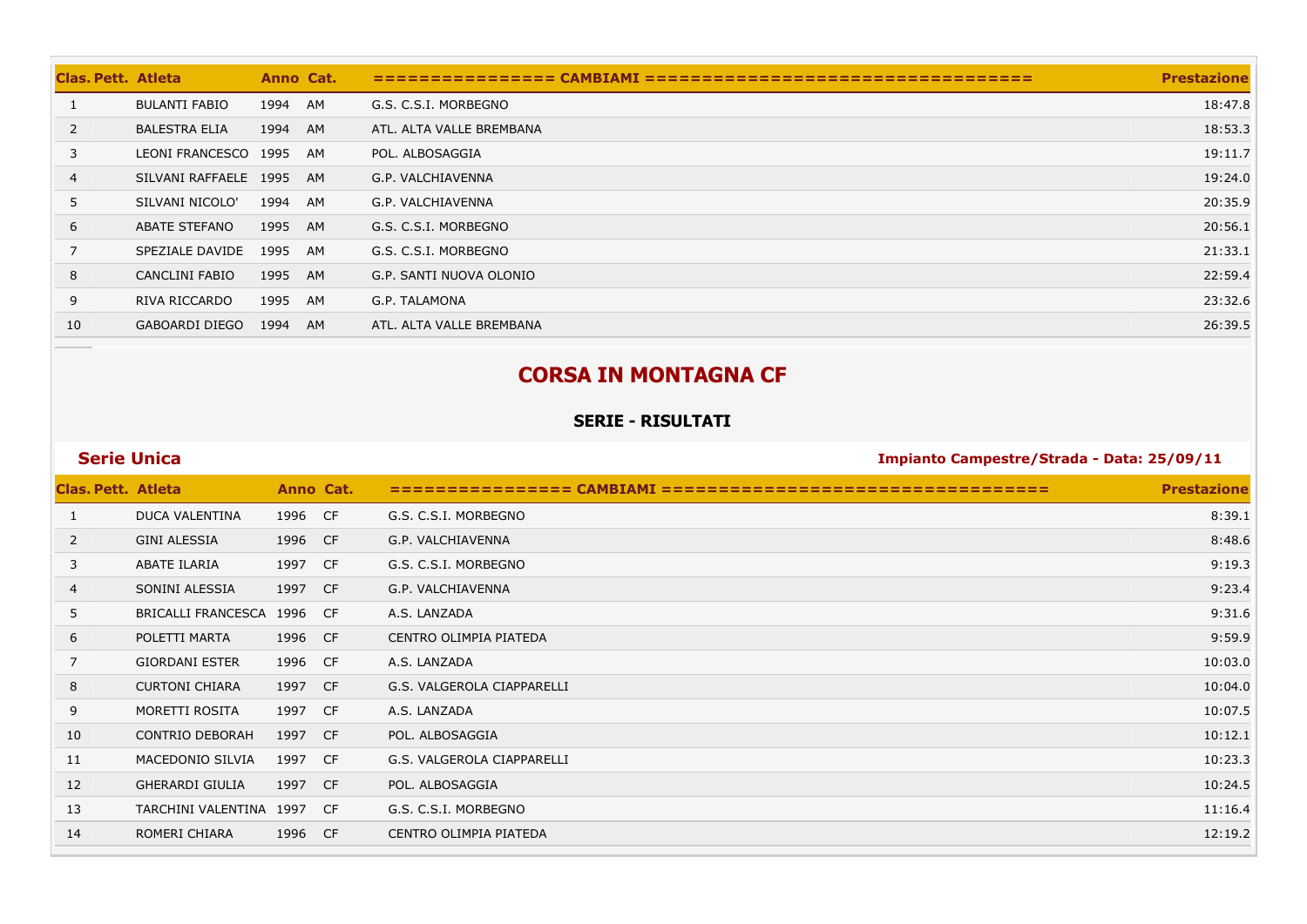## **CORSA IN MONTAGNA CM**

### **SERIE - RISULTATI**

| <b>Clas. Pett. Atleta</b> |                            | Anno Cat. |           |                            | <b>Prestazione</b> |
|---------------------------|----------------------------|-----------|-----------|----------------------------|--------------------|
| $\mathbf{1}$              | MASOLINI GABRIELE          | 1996      | CM        | G.P. VALCHIAVENNA          | 16:03.0            |
| 2                         | SPOSETTI ALESSANDRO        | 1996      | <b>CM</b> | G.P. VALCHIAVENNA          | 16:21.7            |
| 3                         | <b>ZUGNONI DAVIDE</b>      | 1996      | <b>CM</b> | G.S. VALGEROLA CIAPPARELLI | 16:25.6            |
| 4                         | CORLATTI NICHOLAS          | 1997      | <b>CM</b> | A.S. LANZADA               | 16:31.4            |
| 5                         | <b>GENINAZZA MATTEO</b>    | 1997      | <b>CM</b> | ATL. CENTRO LARIO          | 16:45.4            |
| 6                         | DELL'AGOSTO CHRISTIAN 1997 |           | <b>CM</b> | A.S. LANZADA               | 16:54.0            |
| $\overline{7}$            | SCIUCHETTI RAFFAELE        | 1996      | <b>CM</b> | G.P. VALCHIAVENNA          | 16:59.1            |
| 8                         | ROSSI DIEGO                | 1997      | <b>CM</b> | G.S. C.S.I. MORBEGNO       | 17:04.7            |
| 9                         | MENGHI DANIELE             | 1996      | <b>CM</b> | G.S. VALGEROLA CIAPPARELLI | 17:13.2            |
| 10                        | <b>GERONIMI GIACOMO</b>    | 1996      | <b>CM</b> | G.P. VALCHIAVENNA          | 18:15.0            |
| 11                        | DELLA TORRE PAOLO          | 1996      | <b>CM</b> | G.S. VALGEROLA CIAPPARELLI | 18:23.9            |
| 12                        | <b>SCANDOLERA IVAN</b>     | 1996      | <b>CM</b> | G.P. VALCHIAVENNA          | 18:39.5            |
| 13                        | <b>CORAZZA MATTEO</b>      | 1997      | <b>CM</b> | G.S. VALGEROLA CIAPPARELLI | 18:50.4            |
| 14                        | <b>CAMERO MATTEO</b>       | 1996      | <b>CM</b> | G.S. C.S.I. MORBEGNO       | 19:00.1            |
| 15                        | <b>ELLI PATRICK</b>        | 1997 CM   |           | G.P. VALCHIAVENNA          | 19:04.3            |
| 16                        | VOLA RICCARDO              | 1996      | <b>CM</b> | G.P. TALAMONA              | 19:54.7            |
| 17                        | VITALI DOMENICO            | 1997      | <b>CM</b> | G.S. C.S.I. MORBEGNO       | 20:04.9            |
| 18                        | SPINI MATTEO               | 1997      | <b>CM</b> | G.S. VALGEROLA CIAPPARELLI | 20:27.7            |
| 19                        | <b>BARDEA STEFANO</b>      | 1997      | CM        | A.S. LANZADA               | 21:04.3            |
| 20                        | CRIMELLA PAOLO             | 1997      | <b>CM</b> | G.S. C.S.I. MORBEGNO       | 21:44.3            |
| 21                        | <b>GUERRA PAOLO</b>        | 1997 CM   |           | G.P. TALAMONA              | 23:52.6            |
| 22                        | <b>MARTINELLI LUCA</b>     | 1996      | <b>CM</b> | G.P. TALAMONA              | 24:22.0            |
| 23                        | <b>CURTONI MATTEO</b>      | 1997      | <b>CM</b> | G.S. VALGEROLA CIAPPARELLI | 24:32.4            |
|                           |                            |           |           |                            |                    |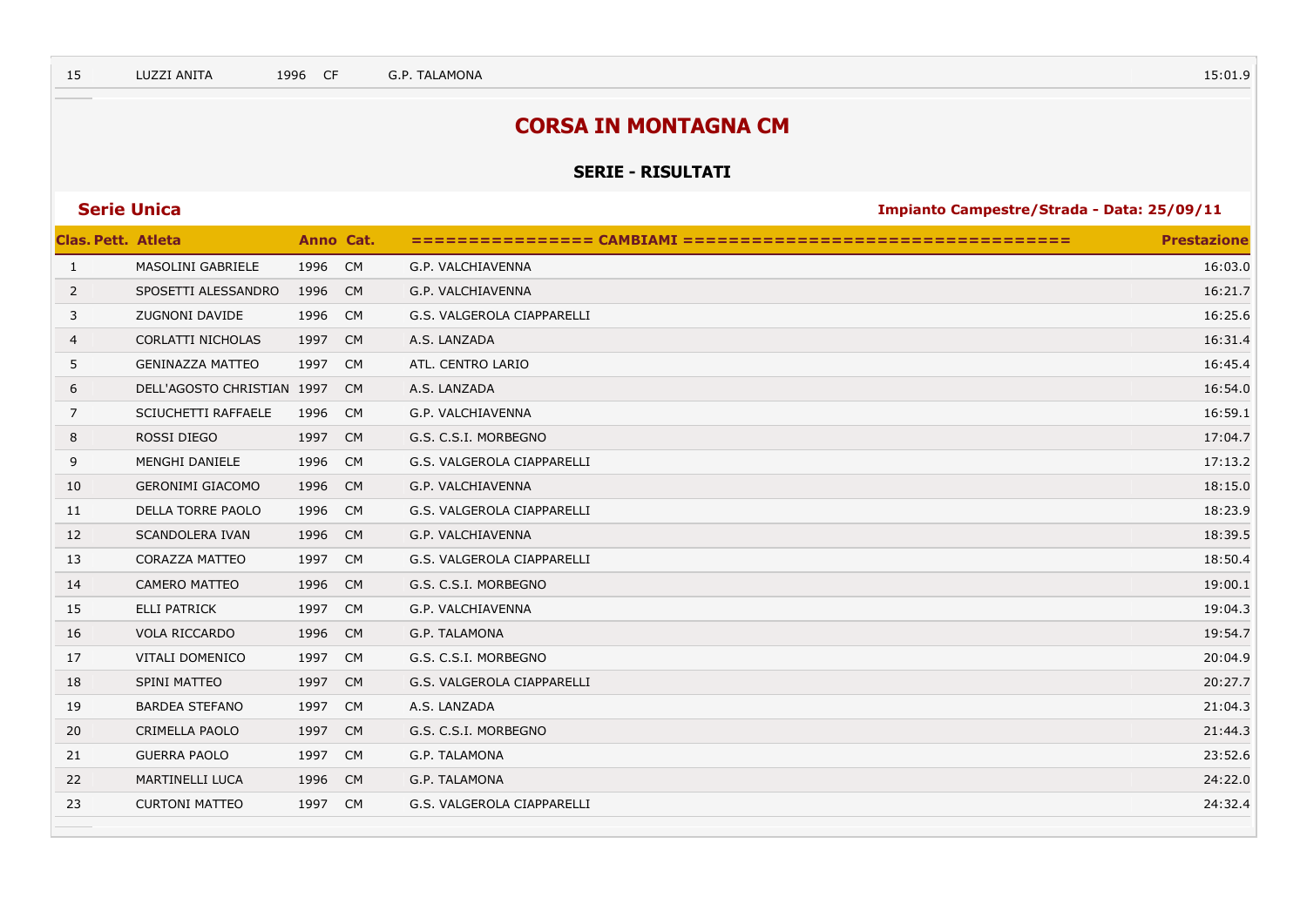## **CORSA IN MONTAGNA EF**

### **SERIE - RISULTATI**

| <b>Serie Unica</b> |  |  |
|--------------------|--|--|
|                    |  |  |
|                    |  |  |

**Series 25/09/11 Impianto Campestre/Strada - Data: 25/09/11** 

| <b>Clas. Pett. Atleta</b> |                           |      | Anno Cat. |                            | <b>Prestazione</b> |
|---------------------------|---------------------------|------|-----------|----------------------------|--------------------|
| 1                         | BERTOLINA SAMANTHA        | 2001 | EF        | U.S. BORMIESE ATL.         | 4:02.6             |
| 2                         | SPINI SILVIA              | 2000 | EF        | G.S. VALGEROLA CIAPPARELLI | 4:06.3             |
| 3                         | MASOLINI VANESSA          | 2000 | EF        | G.P. VALCHIAVENNA          | 4:26.2             |
| $\overline{4}$            | <b>CASSINA TECLA</b>      | 2001 | EF        | G.S. VALGEROLA CIAPPARELLI | 4:36.5             |
| 5                         | <b>DUCA VALENTINA</b>     | 2000 | EF        | G.P. TALAMONA              | 4:47.2             |
| 6                         | PUPPO ALIZE'              | 2001 | EF        | G.P. VALCHIAVENNA          | 4:47.7             |
| 7                         | <b>ZUGNONI SARA</b>       | 2000 | EF        | G.S. VALGEROLA CIAPPARELLI | 4:52.2             |
| 8                         | NANI LIDIA                | 2000 | EF        | CENTRO OLIMPIA PIATEDA     | 4:54.3             |
| 9                         | <b>MARTINELLI ELISA</b>   | 2001 | EF        | G.P. TALAMONA              | 4:58.4             |
| 10                        | LUCHINA ELISA             | 2000 | EF        | G.S. C.S.I. MORBEGNO       | 4:59.6             |
| 11                        | CIOCCHINI MARTINA         | 2001 | EF        | G.P. TALAMONA              | 5:03.9             |
| 12                        | LISIGNOLI ALESSANDRA 2001 |      | EF        | G.P. VALCHIAVENNA          | 5:06.0             |
| 13                        | <b>ABATE MARGHERITA</b>   | 2001 | EF        | G.S. C.S.I. MORBEGNO       | 5:11.1             |
| 14                        | <b>GUSMEROLI IRENE</b>    | 2001 | EF        | G.P. TALAMONA              | 5:22.7             |
| 15                        | <b>BERTOLINI VERONICA</b> | 2001 | EF        | G.P. TALAMONA              | 5:28.9             |
| 16                        | <b>LEPERA SARA</b>        | 2001 | EF        | G.S. C.S.I. MORBEGNO       | 5:32.9             |
| 17                        | BERTARELLI MARTINA        | 2001 | EF        | G.S. VALGEROLA CIAPPARELLI | 5:33.8             |
| 18                        | <b>BIANCHINI GIULIA</b>   | 2000 | EF        | G.S. C.S.I. MORBEGNO       | 5:35.1             |
| 19                        | <b>BRUSEGHINI GIADA</b>   | 2001 | EF        | G.P. TALAMONA              | 5:38.5             |
|                           |                           |      |           |                            |                    |

## **CORSA IN MONTAGNA EM**

**SERIE - RISULTATI**

| <b>Serie Unica</b><br>Impianto Campestre/Strada - Data: 25/09/11 |           |  |                    |
|------------------------------------------------------------------|-----------|--|--------------------|
| Clas. Pett. Atleta                                               | Anno Cat. |  | <b>Prestazione</b> |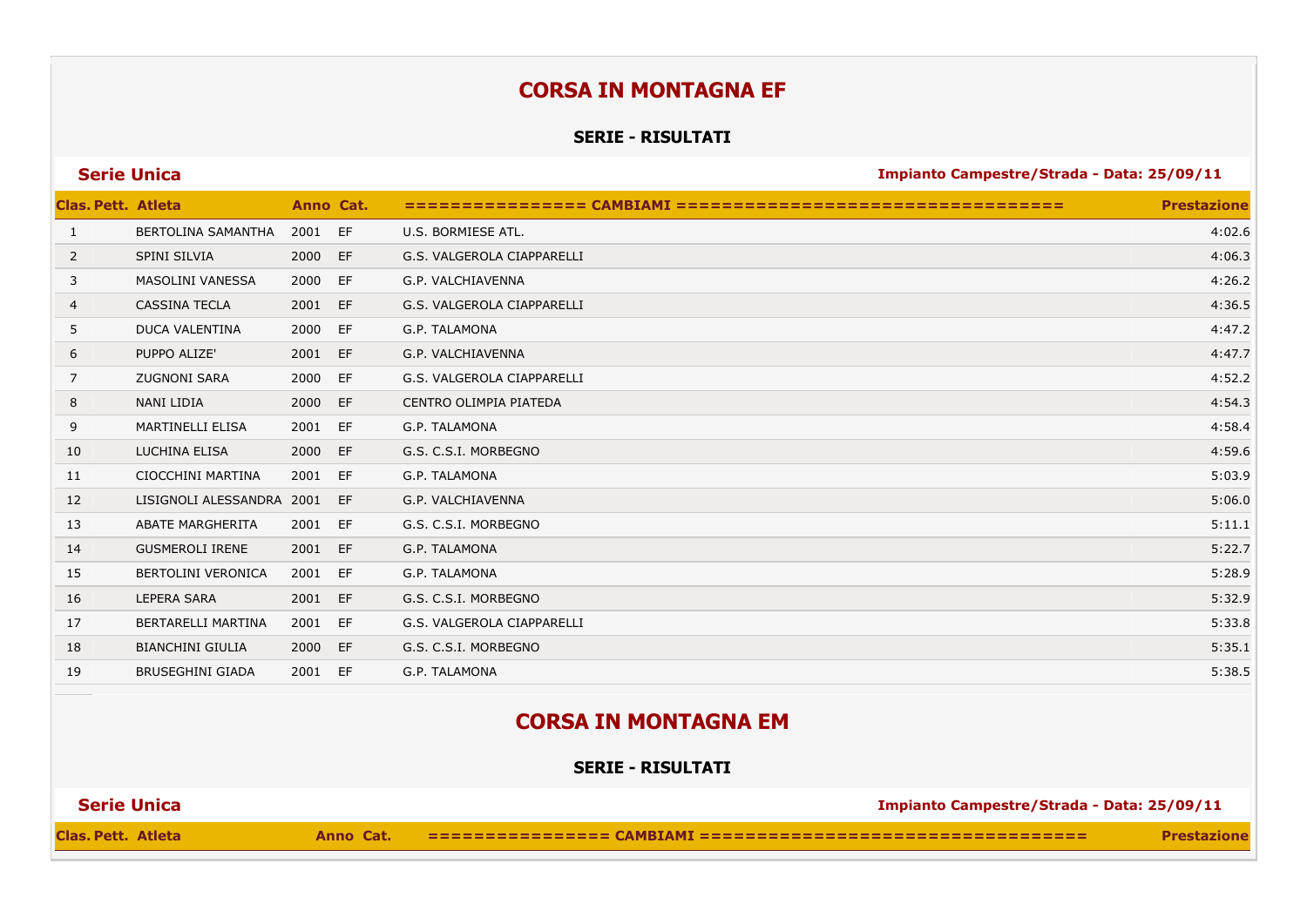| 1              | <b>COMPAGNONI LUCA</b>       | 2000    | EM | U.S. BORMIESE ATL.         | 3:51.0 |
|----------------|------------------------------|---------|----|----------------------------|--------|
| $\overline{2}$ | MARTINELLI LORENZO           | 2000    | EM | U.S. BORMIESE ATL.         | 3:54.7 |
| 3              | NESOSSI GIANLUCA             | 2001    | EM | G.P. VALCHIAVENNA          | 3:56.8 |
| 4              | CIAPPONI LEONARDO            | 2000    | EM | G.S. C.S.I. MORBEGNO       | 3:57.9 |
| 5              | MENGHI CRISTIAN              | 2000    | EM | G.S. VALGEROLA CIAPPARELLI | 3:59.7 |
| 6              | PAGANONI DAVIDE              | 2000    | EM | POL. ALBOSAGGIA            | 4:02.6 |
| 7              | <b>BERNO MATTEO</b>          | 2000    | EM | G.P. SANTI NUOVA OLONIO    | 9:05.7 |
| 8              | MARCONI ADRIANO              | 2001    | EM | POL. ALBOSAGGIA            | 4:08.7 |
| 9              | ROSSI ALESSANDRO             | 2001    | EM | A.S. LANZADA               | 4:09.8 |
| 10             | DEL BARBA ALESSANDRO         | 2000    | EM | G.S. C.S.I. MORBEGNO       | 4:10.3 |
| 11             | PEDROTTI GIOELE              | 2000    | EM | A.S. LANZADA               | 4:10.7 |
| 12             | MASSERA RAFFAELE             | 2001 EM |    | G.S. VALGEROLA CIAPPARELLI | 4:17.5 |
| 13             | <b>GADOLA ALESSANDRO</b>     | 2000    | EM | G.S. C.S.I. MORBEGNO       | 4:18.2 |
| 14             | LUCCHINETTI MICHELE          | 2000    | EM | G.P. VALCHIAVENNA          | 4:22.7 |
| 15             | DELLA RODOLFA MARCO          | 2000    | EM | A.S. LANZADA               | 4:34.4 |
| 16             | DEL FANTE LORENZO            | 2000    | EM | MERA ATHLETIC CLUB         | 4:39.8 |
| 17             | DEI CAS FABIO                | 2000    | EM | U.S. BORMIESE ATL.         | 4:40.7 |
| 18             | DEL RE PAOLO                 | 2000    | EM | G.P. VALCHIAVENNA          | 4:41.4 |
| 19             | SONINI ALESSANDRO            | 2000    | EM | G.P. VALCHIAVENNA          | 4:42.4 |
| 20             | <b>GADALDI GABRIELE</b>      | 2000    | EM | POL. ALBOSAGGIA            | 4:44.0 |
| 21             | RUTTICO FEDERICO             | 2000    | EM | POL. ALBOSAGGIA            | 4:45.3 |
| 22             | FRANCESCHETTI STEFANO        | 2000    | EM | U.S. BORMIESE ATL.         | 4:46.0 |
| 23             | PEZZINI PIETRO               | 2000    | EM | G.S. VALGEROLA CIAPPARELLI | 4:46.7 |
| 24             | <b>CIAPONI MOSE'</b>         | 2000    | EM | G.P. TALAMONA              | 4:48.0 |
| 25             | ANGELINI SEBASTIANO          | 2000    | EM | G.S. C.S.I. MORBEGNO       | 4:49.4 |
| 26             | <b>CASTORINA DIEGO</b>       | 2001 EM |    | G.S. VALGEROLA CIAPPARELLI | 4:50.4 |
| 27             | DE MEO LORENZO               | 2000    | EM | G.P. TALAMONA              | 4:52.6 |
| 28             | <b>CORNAGGIA NATAN</b>       | 2001    | EM | G.S. C.S.I. MORBEGNO       | 4:53.3 |
| 29             | SIGOT IAN                    | 2000    | EM | G.S. C.S.I. MORBEGNO       | 4:54.3 |
| 30             | SCHIANTARELLI GIANMARCO 2001 |         | EM | POL. ALBOSAGGIA            | 5:00.0 |
| 31             | USUELLI ALESSIO              | 2000    | EM | G.S. C.S.I. MORBEGNO       | 5:01.4 |
| 32             | CIAPPONI ALESSANDRO          | 2000    | EM | G.P. TALAMONA              | 5:06.1 |
|                |                              |         |    |                            |        |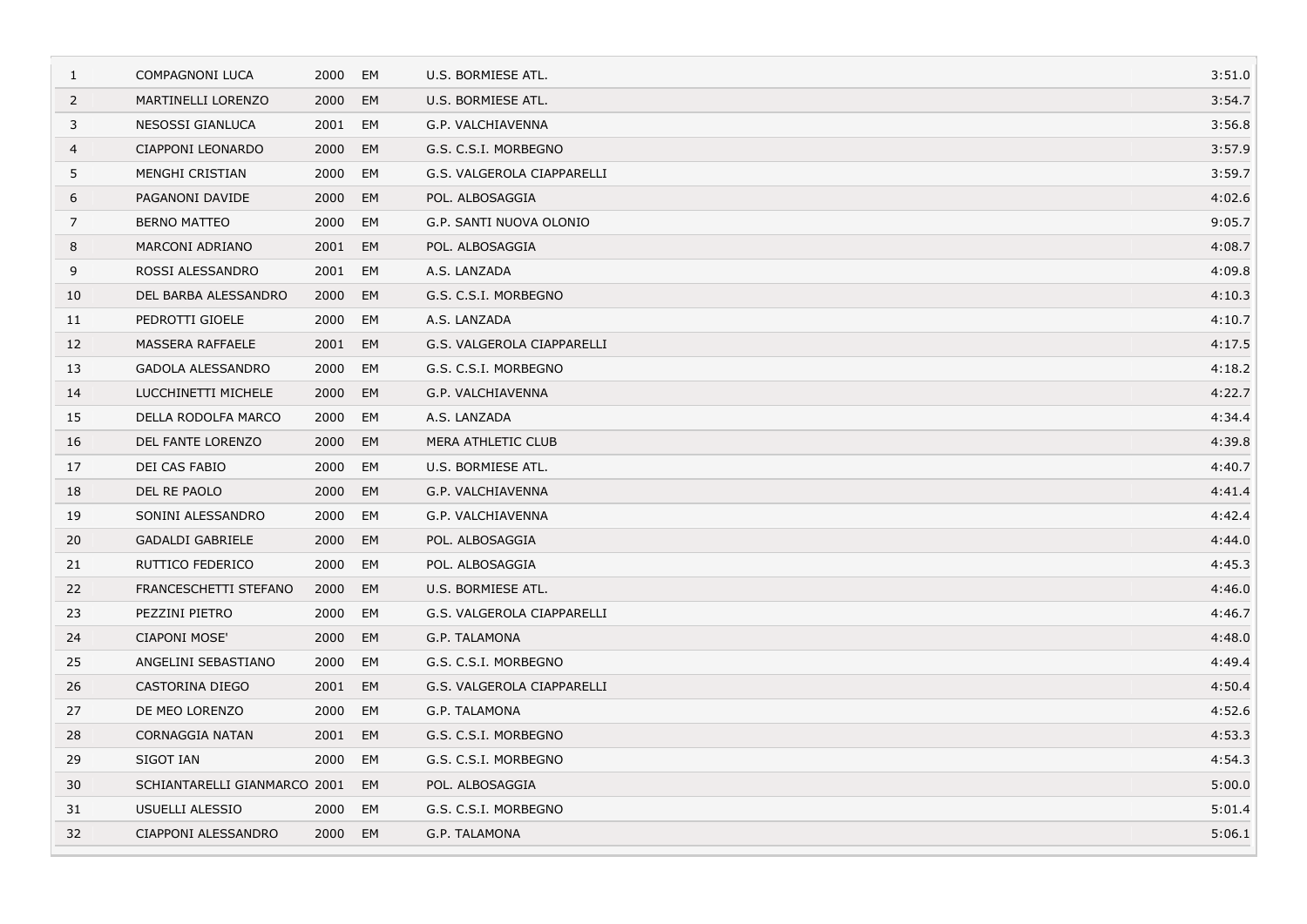## **CORSA IN MONTAGNA RF**

#### **SERIE - RISULTATI**

| <b>Clas. Pett. Atleta</b> |                          | Anno Cat. |           |                            | <b>Prestazione</b> |
|---------------------------|--------------------------|-----------|-----------|----------------------------|--------------------|
| $\mathbf{1}$              | FASCENDINI ELEONORA 1998 |           | <b>RF</b> | G.P. VALCHIAVENNA          | 7:16.6             |
| $\overline{2}$            | <b>CRAPELLA SARA</b>     | 1999      | <b>RF</b> | POL. ALBOSAGGIA            | 7:27.0             |
| 3                         | <b>ABATE ANNA</b>        | 1998 RF   |           | G.S. C.S.I. MORBEGNO       | 7:28.3             |
| 4                         | SEIDITA BEATRICE         | 1998 RF   |           | G.S. C.S.I. MORBEGNO       | 7:32.7             |
| 5                         | <b>BULANTI STEFANIA</b>  | 1998 RF   |           | G.S. C.S.I. MORBEGNO       | 7:34.5             |
| 6                         | <b>SOSIO PAOLA</b>       | 1999 RF   |           | U.S. BORMIESE ATL.         | 7:38.6             |
| 7                         | PAROLINI GLORIA          | 1998 RF   |           | A.S. LANZADA               | 7:39.2             |
| 8                         | COLTURI VIRGINIA         | 1999 RF   |           | U.S. BORMIESE ATL.         | 7:39.8             |
| 9                         | PERETTI ELISA            | 1999      | <b>RF</b> | U.S. BORMIESE ATL.         | 7:40.3             |
| 10                        | <b>CIRELLI CHIARA</b>    | 1999      | RF        | G.P. TALAMONA              | 7:41.4             |
| 11                        | <b>DUCA FRANCESCA</b>    | 1998      | <b>RF</b> | G.S. C.S.I. MORBEGNO       | 7:43.2             |
| 12                        | MURADA GIULIA            | 1998 RF   |           | POL. ALBOSAGGIA            | 7:43.8             |
| 13                        | FOGNINI ALESSIA          | 1999      | <b>RF</b> | G.P. TALAMONA              | 7:50.3             |
| 14                        | <b>GUSMEROLI ALESSIA</b> | 1998 RF   |           | G.P. TALAMONA              | 8:03.7             |
| 15                        | STRIGIOTTI IRIS          | 1999      | <b>RF</b> | G.P. TALAMONA              | 8:09.3             |
| 16                        | <b>BRICALLI NICOLE</b>   | 1998      | <b>RF</b> | A.S. LANZADA               | 8:11.3             |
| 17                        | <b>TARTARINI SARA</b>    | 1998 RF   |           | G.P. VALCHIAVENNA          | 8:11.8             |
| 18                        | ROSSI MARTINA            | 1999 RF   |           | A.S. LANZADA               | 8:39.7             |
| 19                        | CRISTINI SOFIA           | 1998 RF   |           | POL. ALBOSAGGIA            | 8:47.4             |
| 20                        | <b>GADALDI VALENTINA</b> | 1999 RF   |           | POL. ALBOSAGGIA            | 8:48.1             |
| 21                        | <b>CURTONI ANNA</b>      | 1998 RF   |           | G.S. VALGEROLA CIAPPARELLI | 8:55.2             |
| 22                        | <b>SCAMONI ANGELICA</b>  | 1999 RF   |           | G.S. VALGEROLA CIAPPARELLI | 8:56.8             |
| 23                        | <b>TONDINI BEATRICE</b>  | 1999 RF   |           | G.S. C.S.I. MORBEGNO       | 11:02.6            |
| 24                        | DE MONTI BARBARA         | 1999 RF   |           | U.S. BORMIESE ATL.         | 11:44.1            |
|                           |                          |           |           |                            |                    |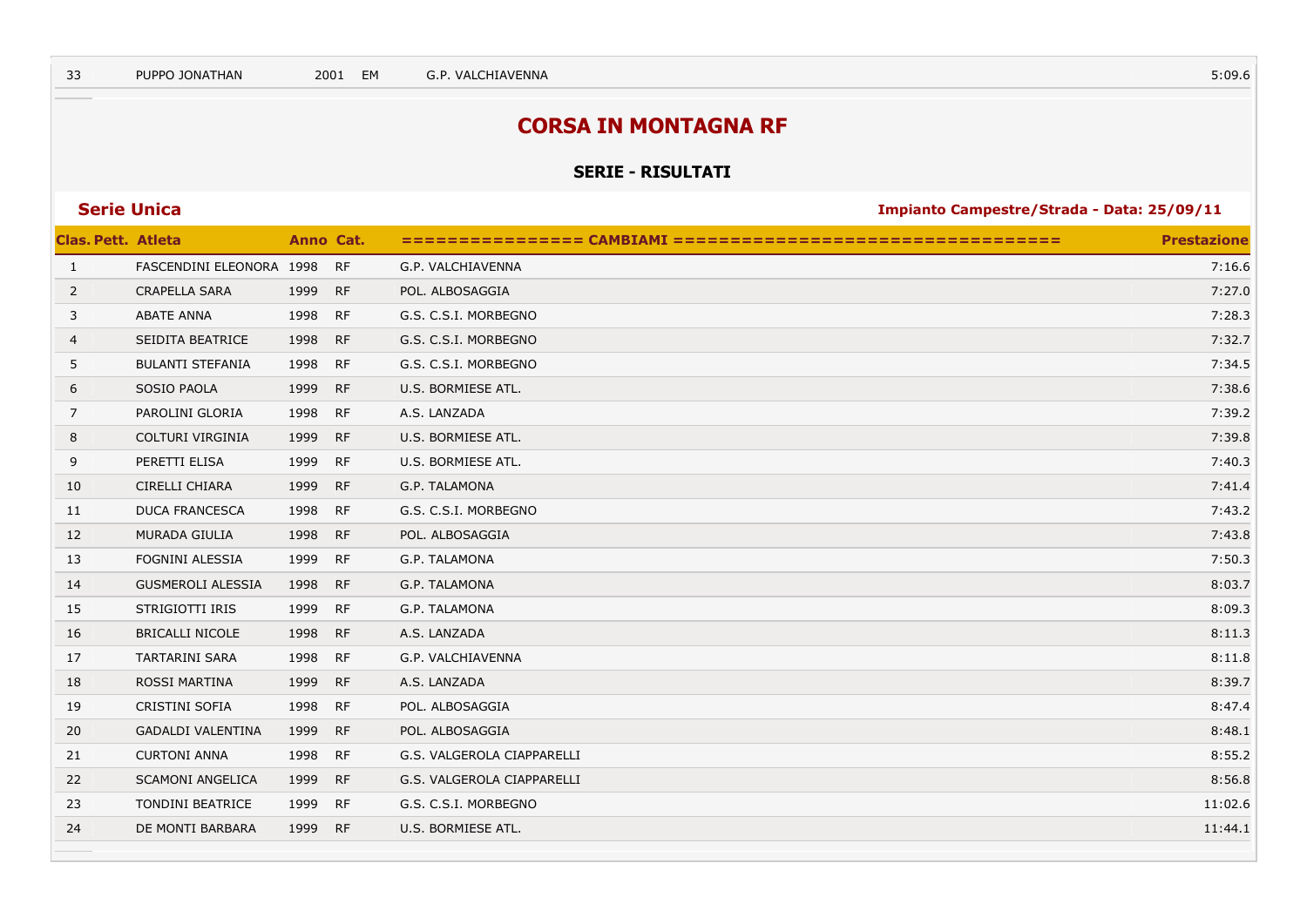## **CORSA IN MONTAGNA RM**

### **SERIE - RISULTATI**

| <b>Serie Unica</b> |  |  |
|--------------------|--|--|
|                    |  |  |

**Series 25/09/11 Impianto Campestre/Strada - Data: 25/09/11** 

| <b>Clas. Pett. Atleta</b> |                             |      | Anno Cat. |                             | <b>Prestazione</b> |
|---------------------------|-----------------------------|------|-----------|-----------------------------|--------------------|
| $\mathbf{1}$              | PRANDI ANDREA               | 1998 | <b>RM</b> | U.S. BORMIESE ATL.          | 6:18.0             |
| 2                         | <b>FRATE DANIELE</b>        | 1998 | <b>RM</b> | G.S. C.S.I. MORBEGNO        | 6:19.0             |
| 3                         | MARTELLETTI PIETRO          | 1998 | <b>RM</b> | G.P. VALCHIAVENNA           | 6:30.3             |
| 4                         | <b>MASOLINI MATTEO</b>      | 1999 | <b>RM</b> | G.P. VALCHIAVENNA           | 6:40.5             |
| 5                         | MARTINELLI STEFANO          | 1998 | <b>RM</b> | G.S. C.S.I. MORBEGNO        | 6:43.5             |
| 6                         | <b>GUSMEROLI DAVIDE</b>     | 1998 | <b>RM</b> | G.P. TALAMONA               | 6:44.1             |
| 7                         | <b>GUSMEROLI FEDERICO</b>   | 1999 | <b>RM</b> | G.P. TALAMONA               | 6:44.7             |
| 8                         | BALDAZZI LEONARDO           | 1998 | <b>RM</b> | G.S. C.S.I. MORBEGNO        | 6:46.2             |
| 9                         | <b>GENINAZZA FILIPPO</b>    | 1999 | <b>RM</b> | ATL. CENTRO LARIO           | 6:52.1             |
| 10                        | ACQUISTAPACE DIEGO          | 1998 | <b>RM</b> | G.S. C.S.I. MORBEGNO        | 6:53.0             |
| 11                        | YAAKOUBI MOHAMMED           | 1998 | <b>RM</b> | CENTRO OLIMPIA PIATEDA      | 7:07.4             |
| 12                        | <b>BARDEA FEDERICO</b>      | 1998 | <b>RM</b> | A.S. LANZADA                | 7:11.2             |
| 13                        | PATRIK BERTOLINA            | 1998 | <b>RM</b> | ATL. ALTA VALTELLINA - FILA | 7:16.0             |
| 14                        | ROSSI GIOVANNI              | 1999 | <b>RM</b> | A.S. LANZADA                | 7:17.6             |
| 15                        | DELLA ZOPPA RICCARDO        | 1998 | <b>RM</b> | G.P. SANTI NUOVA OLONIO     | 7:20.5             |
| 16                        | <b>BIANCHI MICHELE</b>      | 1998 | <b>RM</b> | G.P. TALAMONA               | 7:21.8             |
| 17                        | DEI CAS FRANCESCO           | 1999 | <b>RM</b> | G.S. VALGEROLA CIAPPARELLI  | 7:23.5             |
| 18                        | CIOCCHINI MANUELE           | 1998 | <b>RM</b> | G.P. TALAMONA               | 7:32.8             |
| 19                        | FIBIOLI ALESSANDRO          | 1998 | <b>RM</b> | MERA ATHLETIC CLUB          | 7:37.5             |
| 20                        | COLA DAMIANO                | 1999 | <b>RM</b> | U.S. BORMIESE ATL.          | 7:38.2             |
| 21                        | <b>BIANCHINI LUCA</b>       | 1998 | <b>RM</b> | G.S. C.S.I. MORBEGNO        | 7:41.5             |
| 22                        | SCIUCHETTI DANIELE          | 1998 | <b>RM</b> | G.P. VALCHIAVENNA           | 7:42.0             |
| 23                        | RINALDI PIETRO              | 1999 | <b>RM</b> | U.S. BORMIESE ATL.          | 7:47.8             |
| 24                        | MILIVINTI MASSIMILIANO 1998 |      | <b>RM</b> | <b>G.P. TALAMONA</b>        | 7:49.9             |
| 25                        | BERTOLINI DAMIANO MALI 1998 |      | <b>RM</b> | G.P. TALAMONA               | 7:50.6             |
| 26                        | SCHIVALOCCHI DAMIANO 1999   |      | <b>RM</b> | U.S. BORMIESE ATL.          | 7:51.2             |
|                           |                             |      |           |                             |                    |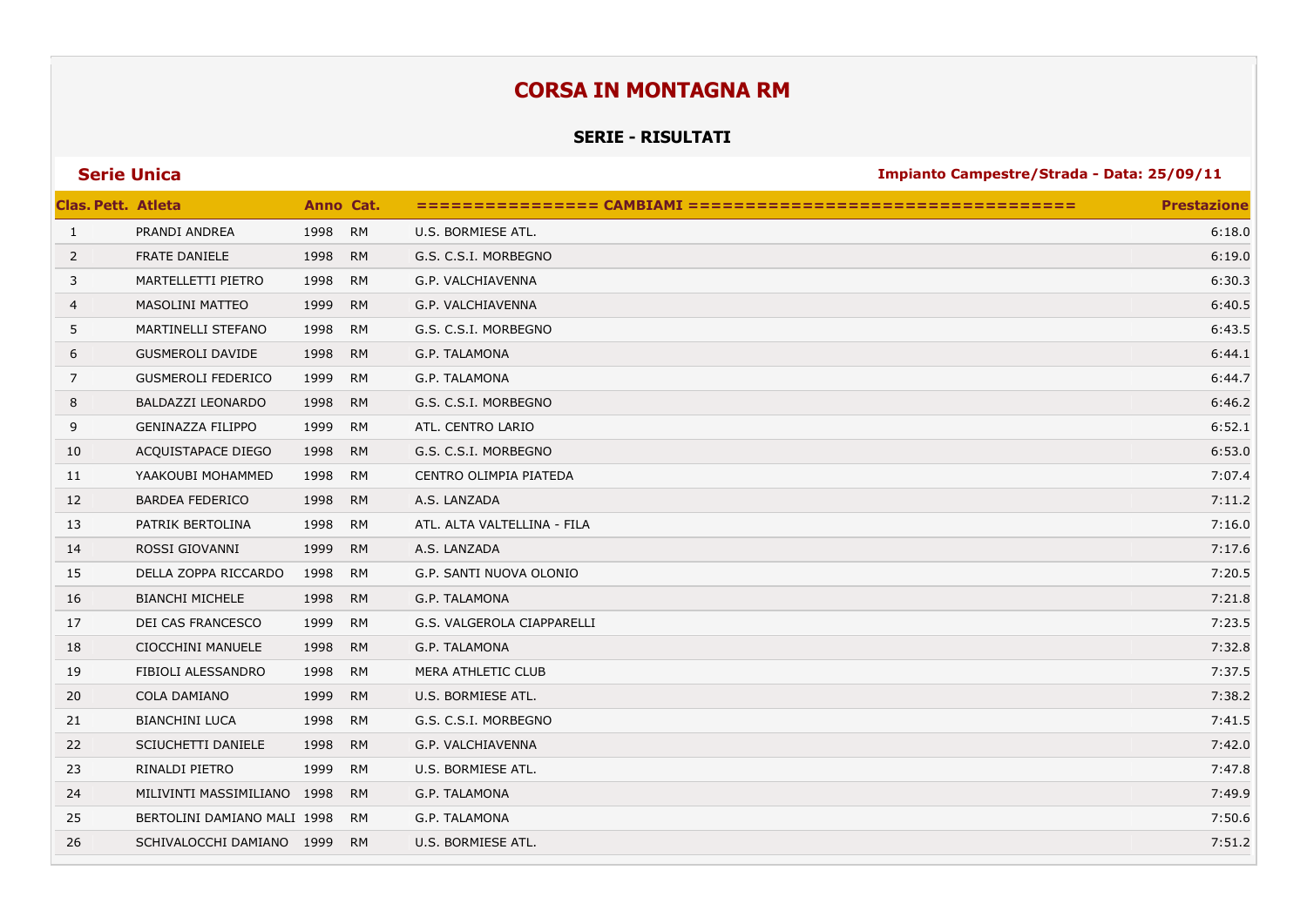| 27 | <b>MOTTA SIMONE</b>        | 1998 | <b>RM</b> | G.S. C.S.I. MORBEGNO       | 7:53.7 |
|----|----------------------------|------|-----------|----------------------------|--------|
| 28 | MASCARINI NICOLO'          | 1998 | <b>RM</b> | CENTRO OLIMPIA PIATEDA     | 7:54.4 |
| 29 | SCHIVALOCCHI MIRCO         | 1998 | <b>RM</b> | U.S. BORMIESE ATL.         | 7:59.0 |
| 30 | FRANCHETTI MIRKO           | 1998 | <b>RM</b> | G.P. TALAMONA              | 8:00.9 |
| 31 | <b>MAZZA PIETRO</b>        | 1999 | <b>RM</b> | CENTRO OLIMPIA PIATEDA     | 8:03.8 |
| 32 | <b>LEONI DANIELE</b>       | 1998 | <b>RM</b> | POL. ALBOSAGGIA            | 8:04.6 |
| 33 | SPEZIALE MATTEO            | 1999 | <b>RM</b> | G.S. C.S.I. MORBEGNO       | 8:07.7 |
| 34 | MOLATORE DANIELE           | 1999 | <b>RM</b> | G.P. SANTI NUOVA OLONIO    | 8:11.8 |
| 35 | SOFFIETTI ANDREA           | 1998 | <b>RM</b> | G.S. C.S.I. MORBEGNO       | 8:16.5 |
| 36 | <b>GUSMEROLI DOMENICO</b>  | 1998 | <b>RM</b> | G.S. C.S.I. MORBEGNO       | 8:17.0 |
| 37 | VANINETTI DAVIDE           | 1999 | <b>RM</b> | G.S. VALGEROLA CIAPPARELLI | 8:19.9 |
| 38 | <b>BARRI MICHELE</b>       | 1999 | <b>RM</b> | G.P. SANTI NUOVA OLONIO    | 8:29.3 |
| 39 | <b>GAMBETTA LINO</b>       | 1999 | <b>RM</b> | G.P. TALAMONA              | 8:29.8 |
| 40 | <b>ZUGNONI SIMONE</b>      | 1999 | <b>RM</b> | G.P. TALAMONA              | 8:30.5 |
| 41 | CASTORINA MATTEO           | 1999 | <b>RM</b> | G.S. VALGEROLA CIAPPARELLI | 8:32.1 |
| 42 | CRIMELLA MATTIA            | 1998 | <b>RM</b> | G.S. C.S.I. MORBEGNO       | 8:39.7 |
| 43 | <b>BARLASCINI GIUSEPPE</b> | 1998 | <b>RM</b> | G.P. TALAMONA              | 8:43.6 |
| 44 | <b>GUSMEROLI VALERIO</b>   | 1999 | <b>RM</b> | G.P. TALAMONA              | 8:48.2 |
| 45 | ZOTTOLO ALESSANDRO         | 1999 | <b>RM</b> | G.S. VALGEROLA CIAPPARELLI | 9:29.3 |
| 46 | LUZZI ALESSIO              | 1999 | <b>RM</b> | G.P. TALAMONA              | 9:49.3 |

## **CORSA IN MONTAGNA SF**

## **SERIE - RISULTATI**

| <b>Serie Unica</b>        |                     |         |           | Impianto Campestre/Strada - Data: 25/09/11 |                    |  |
|---------------------------|---------------------|---------|-----------|--------------------------------------------|--------------------|--|
| <b>Clas. Pett. Atleta</b> |                     |         | Anno Cat. |                                            | <b>Prestazione</b> |  |
|                           | <b>GAGGI ALICE</b>  | 1987 SF |           | G.S. VALGEROLA CIAPPARELLI                 | 20:10.2            |  |
| 2                         | <b>TROTTI MAURA</b> | 1971 SF |           | G.S. C.S.I. MORBEGNO                       | 20:40.0            |  |
|                           | TROTTI MICHELA      | 1965    | MF45      | G.S. C.S.I. MORBEGNO                       | 21:17.3            |  |
| 4                         | LHANSOUR SARA       | 1993 JF |           | G.S. VALGEROLA CIAPPARELLI                 | 21:51.3            |  |
|                           | ZUGNONI CINZIA      | 1970    | MF40      | G.S. C.S.I. MORBEGNO                       | 22:54.9            |  |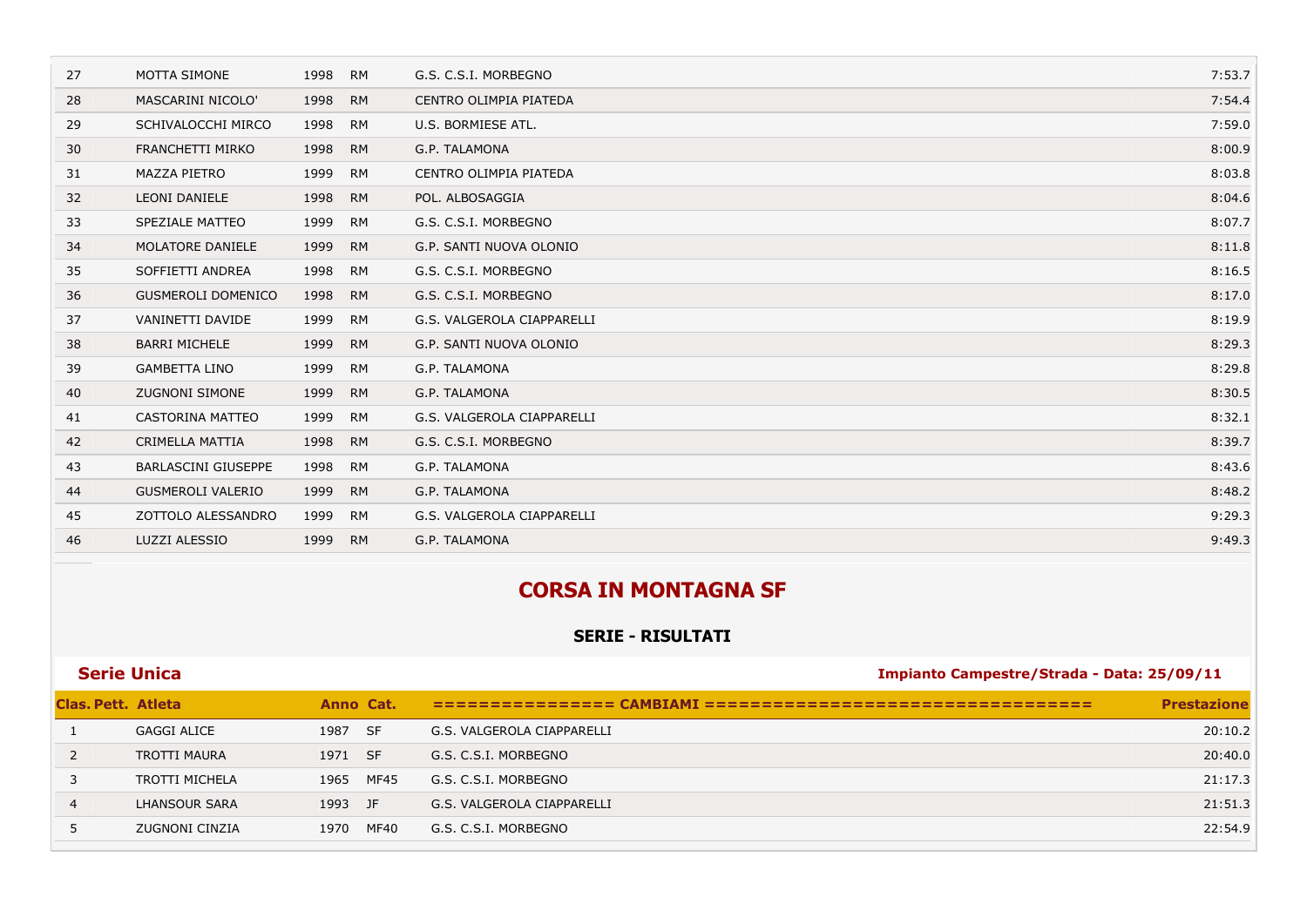| 6  | <b>CIAPONI MARA</b>           | 1958    | <b>MF50</b> | G.P. TALAMONA        | 23:04.5 |
|----|-------------------------------|---------|-------------|----------------------|---------|
|    | SORTINI ELISA                 | 1984 SF |             | G.P. TALAMONA        | 23:56.2 |
| 8  | <b>TOCALLI ELISA</b>          | 1981 SF |             | G.P. TALAMONA        | 25:45.8 |
| 9  | LUZZI ELENA                   | 1981 SF |             | G.P. TALAMONA        | 25:52.0 |
| 10 | CIAPONI DANIELA               | 1972    | MF35        | G.P. TALAMONA        | 26:20.1 |
| 11 | SCHIANTARELLI ALESSANDRA 1971 |         | MF40        | G.S. C.S.I. MORBEGNO | 28:05.3 |
| 12 | <b>ZUCCHI ANNA</b>            | 1956    | <b>MF55</b> | G.P. TALAMONA        | 28:13.5 |
| 13 | PEYRONEL MARINA               | 1958    | MF50        | G.S. C.S.I. MORBEGNO | 28:23.3 |
| 14 | SPEZIALE CRISTINA             | 1975    | MF35        | G.S. C.S.I. MORBEGNO | 30:53.8 |
| 15 | SIMONETTA TIZIANA             | 1993 JF |             | G.P. TALAMONA        | 34:55.4 |
|    |                               |         |             |                      |         |

## **CORSA IN MONTAGNA SM**

### **SERIE - RISULTATI**

## **Clas. Pett. Atleta Anno Cat. ================ CAMBIAMI ================================== Prestazione** DELLA TORRE FRANCESCO 1987 SM G.S. OROBIE 34:04.1 TACCHINI GIOVANNI 1984 SM G.S. C.S.I. MORBEGNO 35:09.9 LEONI MARCO 1990 PM G.S. C.S.I. MORBEGNO 35:37.1 SANSI STEFANO 1980 SM G.S. C.S.I. MORBEGNO 35:52.7 VOLPI GIANLUCA 1986 SM G.S. VALGEROLA CIAPPARELLI 35:53.3 PEYRONEL FRANCESCO 1990 PM G.S. C.S.I. MORBEGNO 36:31.6 CURTONI MATTIA 1981 SM G.S. C.S.I. MORBEGNO 36:42.0 GUSMEROLI ALESSANDRO 1979 SM G.P. TALAMONA 36:48.5 ROVEDATTI GUIDO 1980 SM G.P. TALAMONA 36:58.7 BERTOLINI MIRKO 1993 JM G.P. TALAMONA 37:26.8 COMPAGNONI VENANZIO 1963 MM45 ATL. ALTA VALTELLINA - FILA 37:40.3 AMBROSINI MAURIZIO 1977 SM G.P. TALAMONA 38:07.6 SCIANI REMO 1980 SM G.P. TALAMONA 38:24.5 TIRINZONI ENRICO 1961 MM50 G.P. TALAMONA 38:26.7 TIRINZONI DARIO 1987 SM G.P. VALCHIAVENNA 38:32.1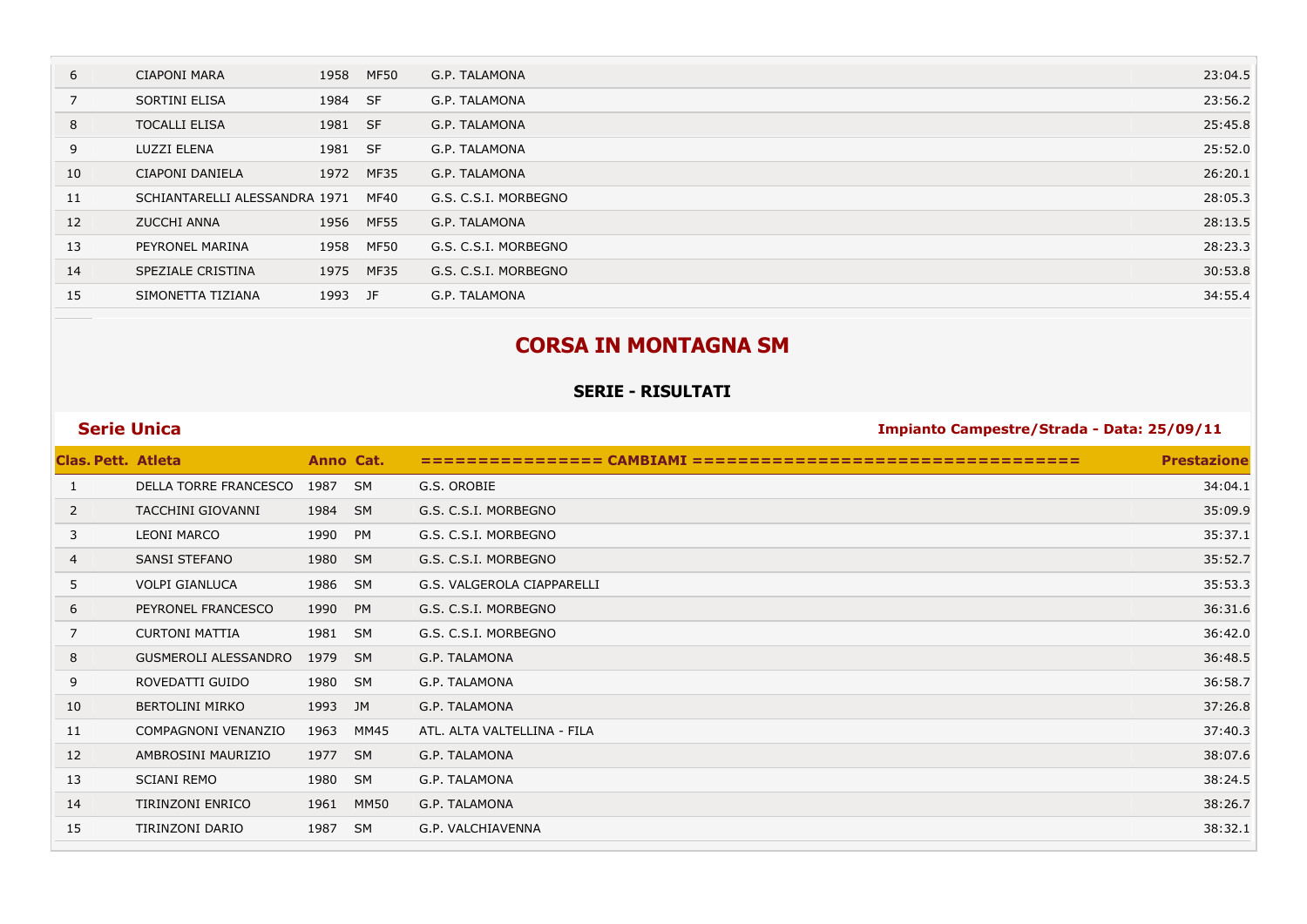| 16 | <b>DEL CURTO FABIO</b>      | 1992    | JM          | G.P. VALCHIAVENNA          | 38:38.8 |
|----|-----------------------------|---------|-------------|----------------------------|---------|
| 17 | <b>RUFFONI LUCA</b>         | 1986    | <b>SM</b>   | G.S. VALGEROLA CIAPPARELLI | 38:42.5 |
| 18 | <b>CURTONI FILIPPO</b>      | 1990    | PM          | G.S. C.S.I. MORBEGNO       | 38:48.7 |
| 19 | <b>GUSMEROLI RENATO</b>     | 1965    | MM45        | G.P. TALAMONA              | 38:51.7 |
| 20 | <b>GUSMEROLI PAOLO</b>      | 1975    | <b>SM</b>   | G.P. TALAMONA              | 39:28.7 |
| 21 | <b>MAZZONI AURELIO</b>      | 1954    | <b>MM55</b> | G.P. TALAMONA              | 39:36.5 |
| 22 | PASSERINI GIORGIO           | 1967    | <b>MM40</b> | G.S. VALGEROLA CIAPPARELLI | 39:46.5 |
| 23 | NESOSSI CHRISTIAN           | 1991    | PM          | G.P. VALCHIAVENNA          | 40:08.0 |
| 24 | <b>BUZZETTI GIUSEPPE</b>    | 1971    | <b>MM40</b> | G.S. C.S.I. MORBEGNO       | 40:11.9 |
| 25 | <b>MAZZONI ANDREA</b>       | 1986    | SM          | G.P. TALAMONA              | 40:13.5 |
| 26 | <b>TOSARINI ILARIO</b>      | 1974    | <b>MM35</b> | <b>RUNNERS COLICO</b>      | 40:15.4 |
| 27 | <b>FUMELLI ROBERTO</b>      | 1974    | MM35        | G.S. C.S.I. MORBEGNO       | 40:31.4 |
| 28 | DE BERNARDI LUCA            | 1977 SM |             | G.P. TALAMONA              | 40:36.8 |
| 29 | DEI CAS ENRICO              | 1970    | MM40        | G.S. VALGEROLA CIAPPARELLI | 40:48.1 |
| 30 | <b>TORRI MAURIZIO</b>       | 1976    | <b>MM35</b> | G.P. TALAMONA              | 41:01.7 |
| 31 | LUZZI ROBERTO               | 1973    | MM35        | G.P. TALAMONA              | 41:34.1 |
| 32 | <b>BARLASCINI MARIO</b>     | 1959    | <b>MM50</b> | G.S. C.S.I. MORBEGNO       | 41:34.5 |
| 33 | <b>BAROLI VITTORIO</b>      | 1976    | MM35        | G.P. TALAMONA              | 41:46.2 |
| 34 | <b>MONTI SAVERIO</b>        | 1984    | <b>SM</b>   | G.S. C.S.I. MORBEGNO       | 41:59.9 |
| 35 | PASSERINI MARCO             | 1963    | MM45        | G.S. C.S.I. MORBEGNO       | 42:00.9 |
| 36 | PONTIGGIA GIANBATTISTA 1965 |         | MM45        | G.S. VALGEROLA CIAPPARELLI | 42:03.7 |
| 37 | BERGAMASCHI FRANCESCO 1992  |         | JM          | G.P. TALAMONA              | 42:08.4 |
| 38 | <b>GUSMEROLI STEFANO</b>    | 1978 SM |             | G.S. C.S.I. MORBEGNO       | 42:18.0 |
| 39 | DONA' PAOLO                 | 1962    | MM45        | G.P. VALCHIAVENNA          | 42:44.4 |
| 40 | CACCIATORE BRUNO            | 1974    | <b>MM35</b> | G.S. C.S.I. MORBEGNO       | 42:49.0 |
| 41 | DELLA RODOLFA CESARE        | 1968    | MM40        | A.S. LANZADA               | 42:52.7 |
| 42 | ANGELINI SERGIO             | 1968    | <b>MM40</b> | G.S. C.S.I. MORBEGNO       | 42:58.8 |
| 43 | <b>GUSMEROLI MASSIMO</b>    | 1969    | MM40        | G.P. TALAMONA              | 42:59.3 |
| 44 | <b>TARABINI SALVATORE</b>   | 1952    | <b>MM55</b> | G.S. VALGEROLA CIAPPARELLI | 43:03.3 |
| 45 | <b>GIANOLI LUIGI</b>        | 1967    | <b>MM40</b> | G.S. VALGEROLA CIAPPARELLI | 43:08.1 |
| 46 | <b>BARRI CORRADO</b>        | 1985    | <b>SM</b>   | G.P. TALAMONA              | 43:08.6 |
| 47 | <b>BRISA MATTEO</b>         | 1983 SM |             | G.P. TALAMONA              | 43:09.1 |
|    |                             |         |             |                            |         |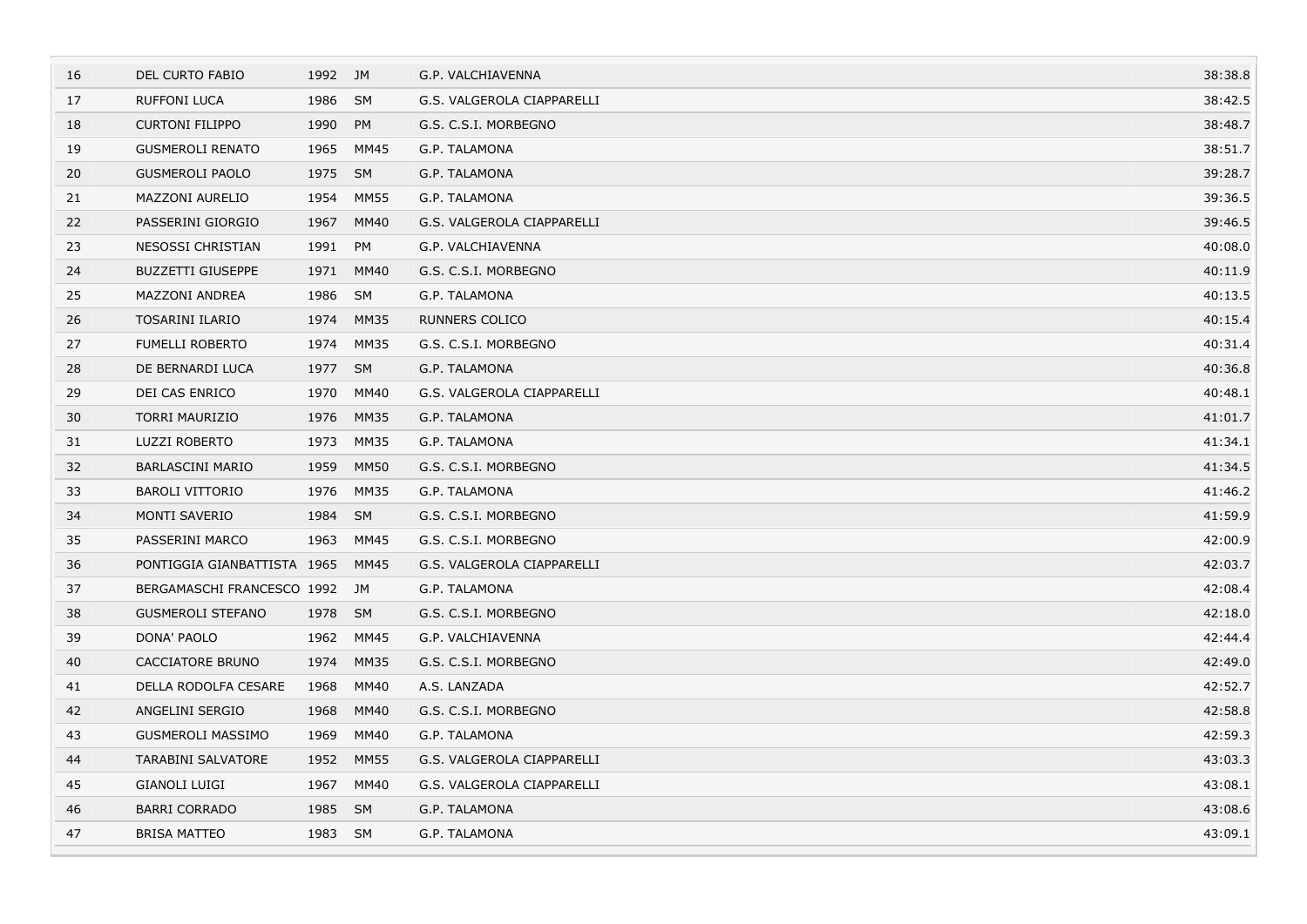| 48 | <b>NAVA MASSIMO</b>      | 1968 | MM40        | G.S. C.S.I. MORBEGNO       | 43:17.8 |
|----|--------------------------|------|-------------|----------------------------|---------|
| 49 | BERTOLINA LUCIANO        | 1966 | MM45        | G.P. TALAMONA              | 43:18.3 |
| 50 | CERRI GIANNI             | 1959 | <b>MM50</b> | G.P. TALAMONA              | 43:35.9 |
| 51 | SPEZIALE MARCO           | 1967 | MM40        | G.S. C.S.I. MORBEGNO       | 43:44.7 |
| 52 | SAOUDI TAOUFIQ           | 1969 | MM40        | G.P. SANTI NUOVA OLONIO    | 43:53.9 |
| 53 | <b>FOLINI ELIO</b>       | 1955 | <b>MM55</b> | G.P. TALAMONA              | 44:04.6 |
| 54 | MARTINELLI GIORDANO      | 1981 | SM          | G.S. C.S.I. MORBEGNO       | 44:20.9 |
| 55 | <b>CURTONI GIANNI</b>    | 1968 | MM40        | MERA ATHLETIC CLUB         | 44:22.0 |
| 56 | <b>CORAZZA ROBERTO</b>   | 1966 | <b>MM45</b> | G.S. VALGEROLA CIAPPARELLI | 44:27.0 |
| 57 | <b>GUSMEROLI AMOS</b>    | 1962 | <b>MM45</b> | G.P. TALAMONA              | 44:31.7 |
| 58 | <b>FRATE FABRIZIO</b>    | 1967 | <b>MM40</b> | G.P. SANTI NUOVA OLONIO    | 44:54.6 |
| 59 | <b>FIORESE ARMANDO</b>   | 1959 | <b>MM50</b> | G.S. C.S.I. MORBEGNO       | 44:59.5 |
| 60 | DE MEO SERGIO            | 1962 | <b>MM45</b> | G.P. TALAMONA              | 45:01.3 |
| 61 | DEL BARBA STEFANO        | 1970 | MM40        | G.S. C.S.I. MORBEGNO       | 45:16.5 |
| 62 | <b>BERTOLA MAURO</b>     | 1958 | <b>MM50</b> | G.S. C.S.I. MORBEGNO       | 45:18.7 |
| 63 | <b>TARCHINI ENRICO</b>   | 1970 | MM40        | G.S. C.S.I. MORBEGNO       | 45:22.6 |
| 64 | <b>FRATE MASSIMO</b>     | 1972 | <b>MM35</b> | G.P. SANTI NUOVA OLONIO    | 45:40.3 |
| 65 | CIAPPONI DANIELE         | 1958 | <b>MM50</b> | G.S. C.S.I. MORBEGNO       | 45:43.8 |
| 66 | <b>CERRI GINESIO</b>     | 1960 | <b>MM50</b> | G.P. TALAMONA              | 46:08.7 |
| 67 | FEROLA IVO               | 1969 | MM40        | G.S. C.S.I. MORBEGNO       | 46:12.8 |
| 68 | <b>CIAPONI COSTANTE</b>  | 1944 | <b>MM65</b> | G.P. TALAMONA              | 46:26.0 |
| 69 | CORNAGGIA ENRICO         | 1985 | SM          | G.S. C.S.I. MORBEGNO       | 46:37.7 |
| 70 | <b>LEONI CARLO</b>       | 1959 | <b>MM50</b> | G.S. C.S.I. MORBEGNO       | 47:14.2 |
| 71 | <b>GALLI DINO</b>        | 1971 | MM40        | G.P. TALAMONA              | 47:19.4 |
| 72 | FRANSCI GIANNI           | 1959 | <b>MM50</b> | G.S. C.S.I. MORBEGNO       | 47:26.8 |
| 73 | <b>BARILANI ADRIANO</b>  | 1958 | <b>MM50</b> | G.P. SANTI NUOVA OLONIO    | 47:31.5 |
| 74 | TONDINI PIERLUIGI        | 1968 | MM40        | G.S. C.S.I. MORBEGNO       | 47:36.5 |
| 75 | DEL GROSSO ANDREA        | 1977 | <b>SM</b>   | G.P. VALCHIAVENNA          | 47:46.2 |
| 76 | <b>BATTISTESSA FABIO</b> | 1965 | <b>MM45</b> | <b>RUNNERS COLICO</b>      | 48:13.8 |
| 77 | <b>BONGIO MARCO</b>      | 1990 | PM          | G.S. C.S.I. MORBEGNO       | 48:34.9 |
| 78 | LORENZONI MATTEO         | 1974 | <b>MM35</b> | G.P. TALAMONA              | 48:49.8 |
| 79 | CARGANICO ANTONIO        | 1958 | MM50        | G.S. C.S.I. MORBEGNO       | 48:50.5 |
|    |                          |      |             |                            |         |